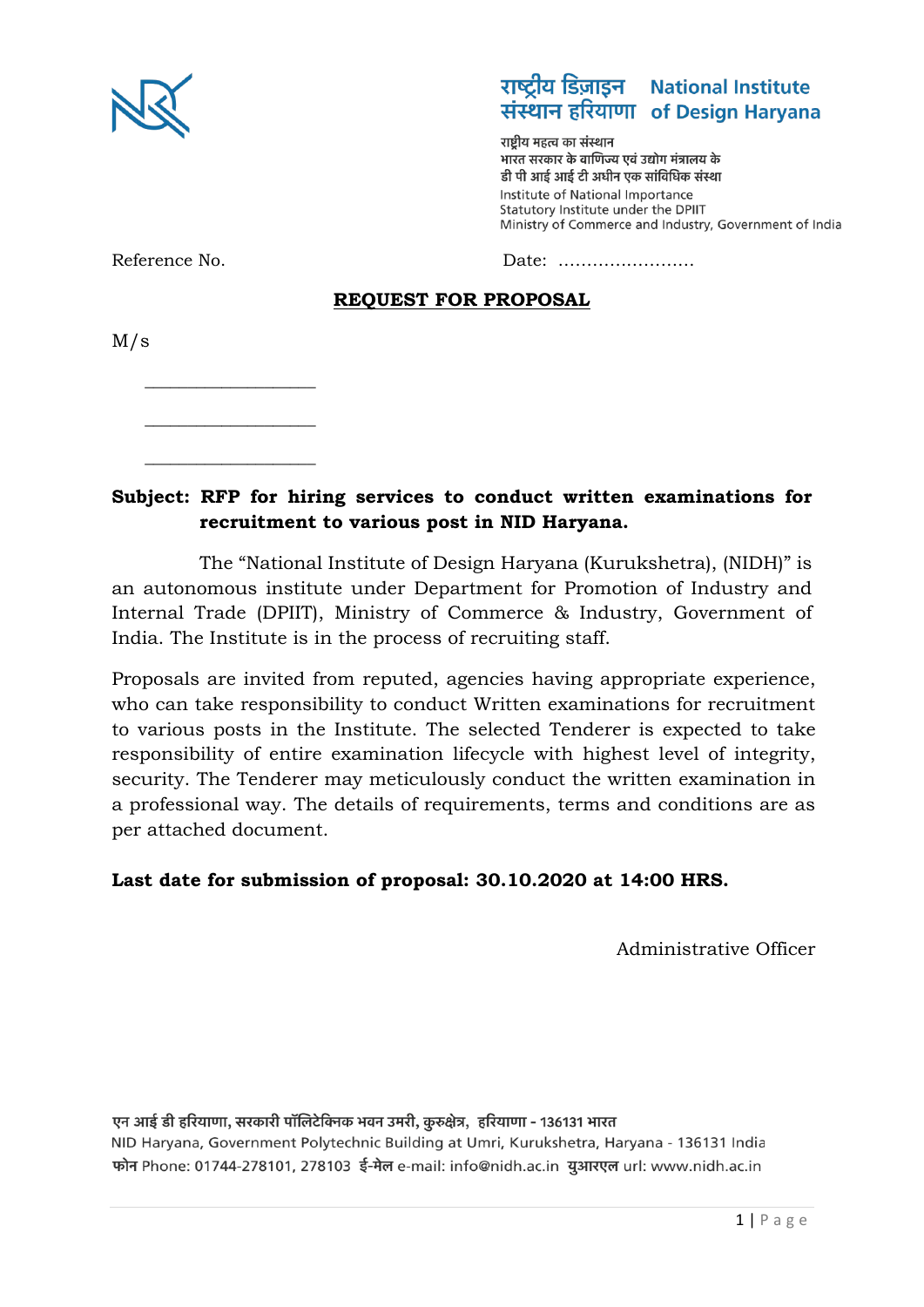## **A. Introduction**

The National Institute of Design Haryana (Kurukshetra) (hereinafter referred as "Institute') is an autonomous institute under **Department for Promotion of Industry and Internal Trade (DPIIT), Ministry of Commerce & Industry, Government of India** with primary goal to emerge as global leader in Design Education and Research**.** The transit campus of the institute is situated in Govt. Polytechnic Building, Village Umri, Kurukshetra, Haryana.

## **B. Job Description**

The proposals in prescribed format are invited from reputed Tenderers/agencies for hiring the services of conducting written examination for recruitment of various posts at NID Haryana.

| S.<br>No | Post                                     | No. of<br>Vacancy | No. of candidates<br>being called for<br>written Test<br>(to be provided<br>by NIDH) | <b>Test Centre</b>    |
|----------|------------------------------------------|-------------------|--------------------------------------------------------------------------------------|-----------------------|
| 1.       | <b>Head Security Services</b>            | 01                | 65                                                                                   |                       |
| 2.       | Warden                                   | 01 Male           | 20                                                                                   | Kurukshetra.          |
|          |                                          | $+01$ Female      | 09                                                                                   | The Centre<br>will be |
| 3.       | Associate Senior<br>Technical Instructor | 02                | 24                                                                                   | organized by<br>NIDH. |
| 4.       | Associate Senior<br>Design Instructor    | 02                | 27                                                                                   |                       |
| 5.       | Assistant Engineer (IT)                  | 02                | 263                                                                                  |                       |

The scale of operations may be assessed by the information tabulated below:

The last date for submission of proposal is 30.10.2020 at 14:00 Hrs.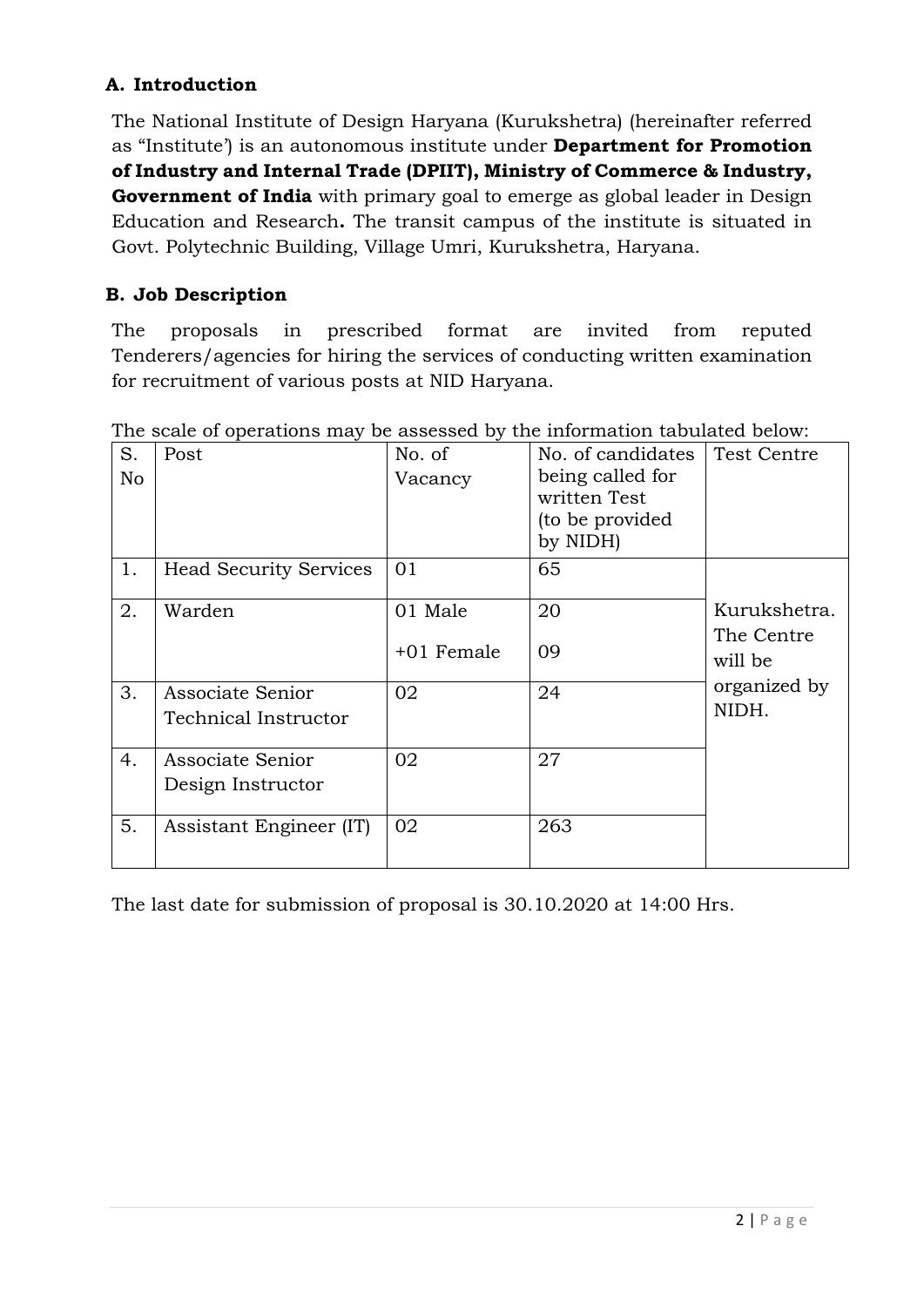#### **C. Eligibility Criteria for Tenderer: 1. Essential**

| S1.<br>No. | <b>Specifications</b>                                                                                                                                                                                                                                                   | <b>Documents</b><br>Required                                                                                  |
|------------|-------------------------------------------------------------------------------------------------------------------------------------------------------------------------------------------------------------------------------------------------------------------------|---------------------------------------------------------------------------------------------------------------|
| 1.         | The tenderer must be a limited company<br>registered in India under the Companies Act,<br>2013 or a not for profit organization registered<br>under relevant rules or a State/Centre<br>Government organization/PSU.                                                    | Certificate of incorporation<br>or the relevant document<br>for proof of registration of<br>the organization. |
| 2.         | The Tenderer should be a reputed one with<br>proven track record for executing similar type<br>of projects for other organizations of the Govt.<br>of India including UPSC/SSC/PSU/IBPS or<br>similar for at least five years on the date of<br>submission of proposal. | Testimonials, Copy of<br>Work Orders/Work<br>completion Certificates                                          |
| 3.         | The Tenderer should have qualified/ trained<br>and experienced manpower on its payroll for<br>conducting written examination.                                                                                                                                           | Certificate from Company<br>Secretary/Certificate from<br>HR countersigned by<br>Authorized signatory         |
| 4.         | The<br>Tenderer<br>have<br>successfully<br>must<br>executed 3 similar examinations against<br>different advertisements in India of minimum<br>5,000 candidates.                                                                                                         | Work Order/ Work<br>Completion Certificate/<br><b>Contract Agreement</b>                                      |
| 5.         | The Tenderer should not be blacklisted,<br>debarred or penalized by the Central/State<br>Govt. organisations/PSU.                                                                                                                                                       | Self-declaration by the<br>authorized signatory.                                                              |
| 6.         | The services of Tenderer should not have been Self-declaration by the<br>discontinued by any of the clients for<br>unsatisfactory performance in connection<br>with recruitment process of any State/Centre<br>Government organisation/PSU in last five<br>years.       | authorized signatory.                                                                                         |
| 7.         | should<br>Tenderer<br>The<br>not<br>have<br>any<br>pending/unresolved complaints, against it, of<br>leakage of question paper/bank or mis-<br>management of exams.                                                                                                      | An affidavit by the<br>authorized signatory<br>attested by Notary.                                            |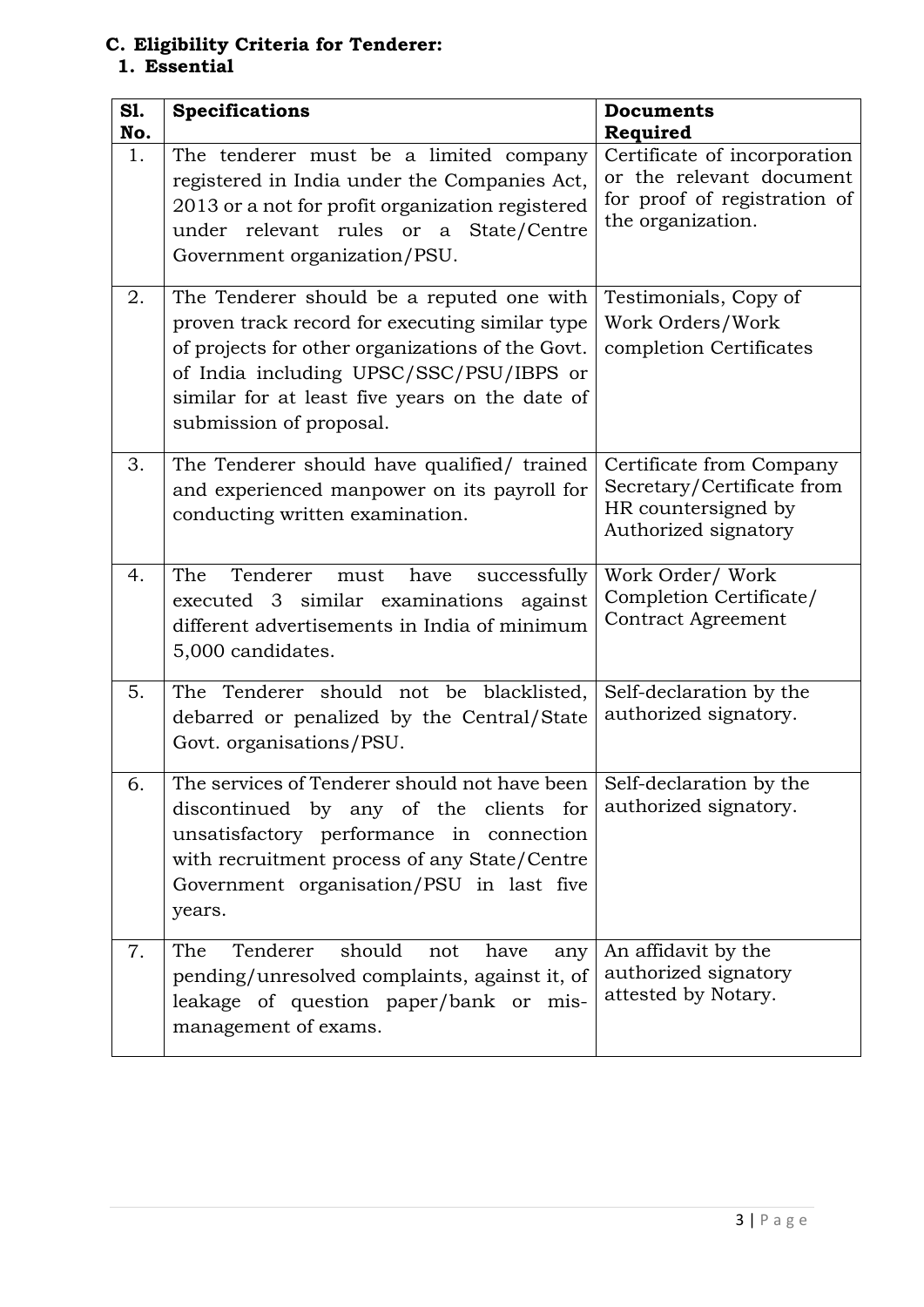#### **2. Desirable:**

Awards / certificates of excellence received, if any.

#### **D. Scope of work:**

The Institute is in the process of recruiting staff at various level and requires services of an expert Tenderer for conducting written tests. The activities include preparation of question/answer papers as per structure approved by NIDH, allotting of roll numbers to the candidates, creating admit cards, printing NID's copy of admit cards, attendance sheets, conducting of examination, generating of various reports, lists etc.

The selected Tenderer shall adhere the following scope of work:

| S.<br>No. | Description                                                                                                                                                                                                                                                                                             |  |  |  |
|-----------|---------------------------------------------------------------------------------------------------------------------------------------------------------------------------------------------------------------------------------------------------------------------------------------------------------|--|--|--|
| 1.        | Question Paper for post no. 1 to 5 mentioned in Job Description                                                                                                                                                                                                                                         |  |  |  |
|           | Creation of Question (Objective+ Descriptive) bank of sufficient<br>question/setting of question paper as per the syllabus and guidelines<br>provided by the NIDH. Secure printing of the question paper. The<br>delivery of question paper to the designated officers at NID Haryana<br>(Kurukshetra). |  |  |  |
| 2.        | Answer Sheet designing, printing and supply for post no. 1 to 5<br>mentioned in Job Description<br>Answer sheets designing, printing and supply at NID Haryana<br>(Kurukshetra).                                                                                                                        |  |  |  |

The aforesaid scope of work is indicative in nature and the actual scope, responsibilities, requirements and activities may get changed as per the requirements of the examinations.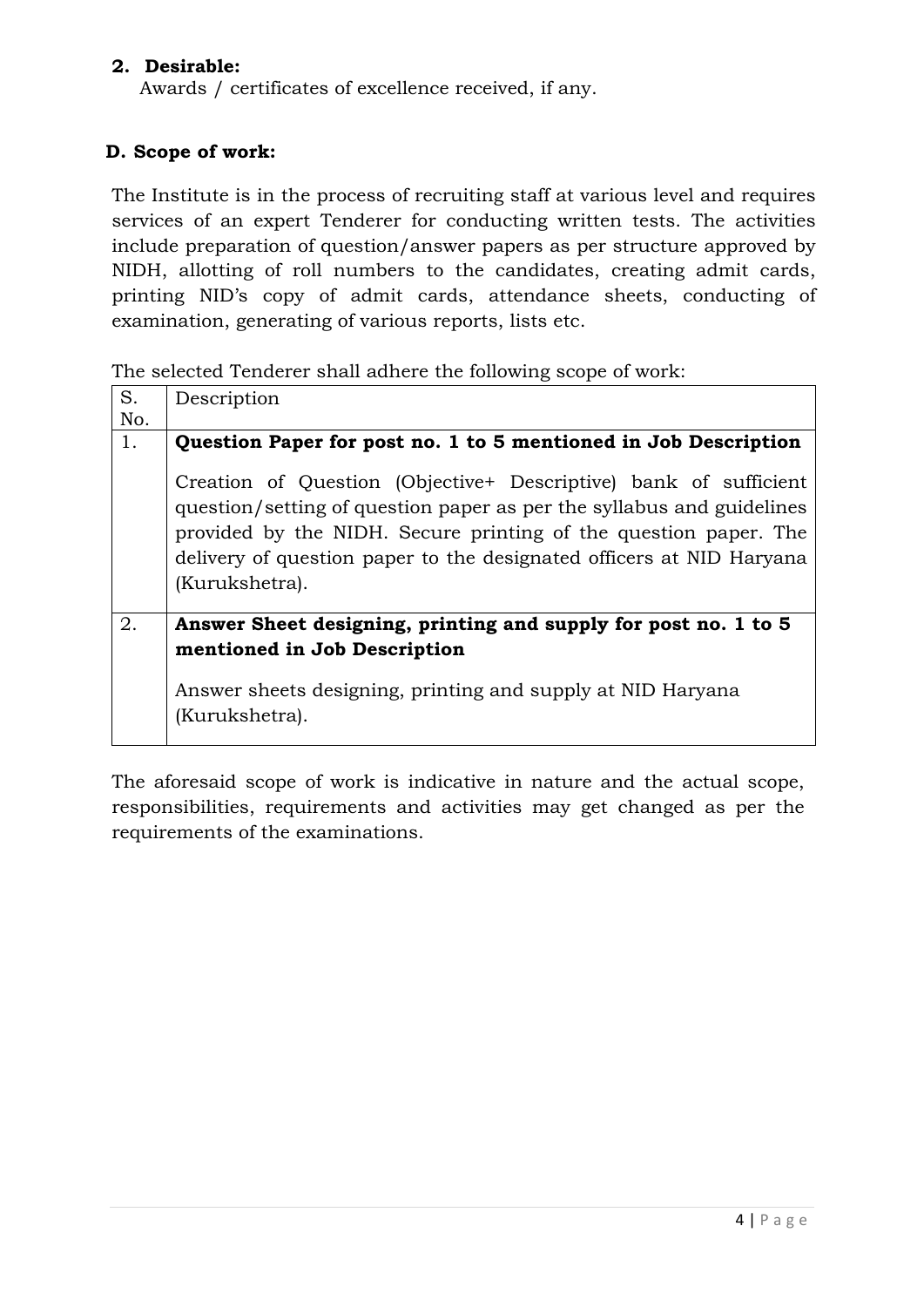### **E. Responsibilities by the Tenderer:**

### **a. Question Paper**

- 1. Tenderer shall prepare question sets/question bank as per the guideline/Syllabus provided by NIDH.
- 2. The indicative standard of questions for each paper would be provided by NIDH.
- 3. Tenderer shall prepare 02 series of question papers per test as per the guideline/syllabus provided by the NIDH.
- 4. The sets will be bilingual (Hindi & English). Hindi translation of the question papers will also be carried out by the Tenderer.
- 5. Tenderer would ensure that all the questions must be error free.
- 6. Question papers as designed above should be printed on quality white/off white paper (Thickness-56 GSM or more)
- 7. Each question paper should be stapled on left hand side twice and sealed from the other three sides.
- 8. Supply of question papers to NID Haryana as per count of candidates.
- 9. Tenderer must ensure that none of the questions are not repeated if exam is conducted in more than one shift.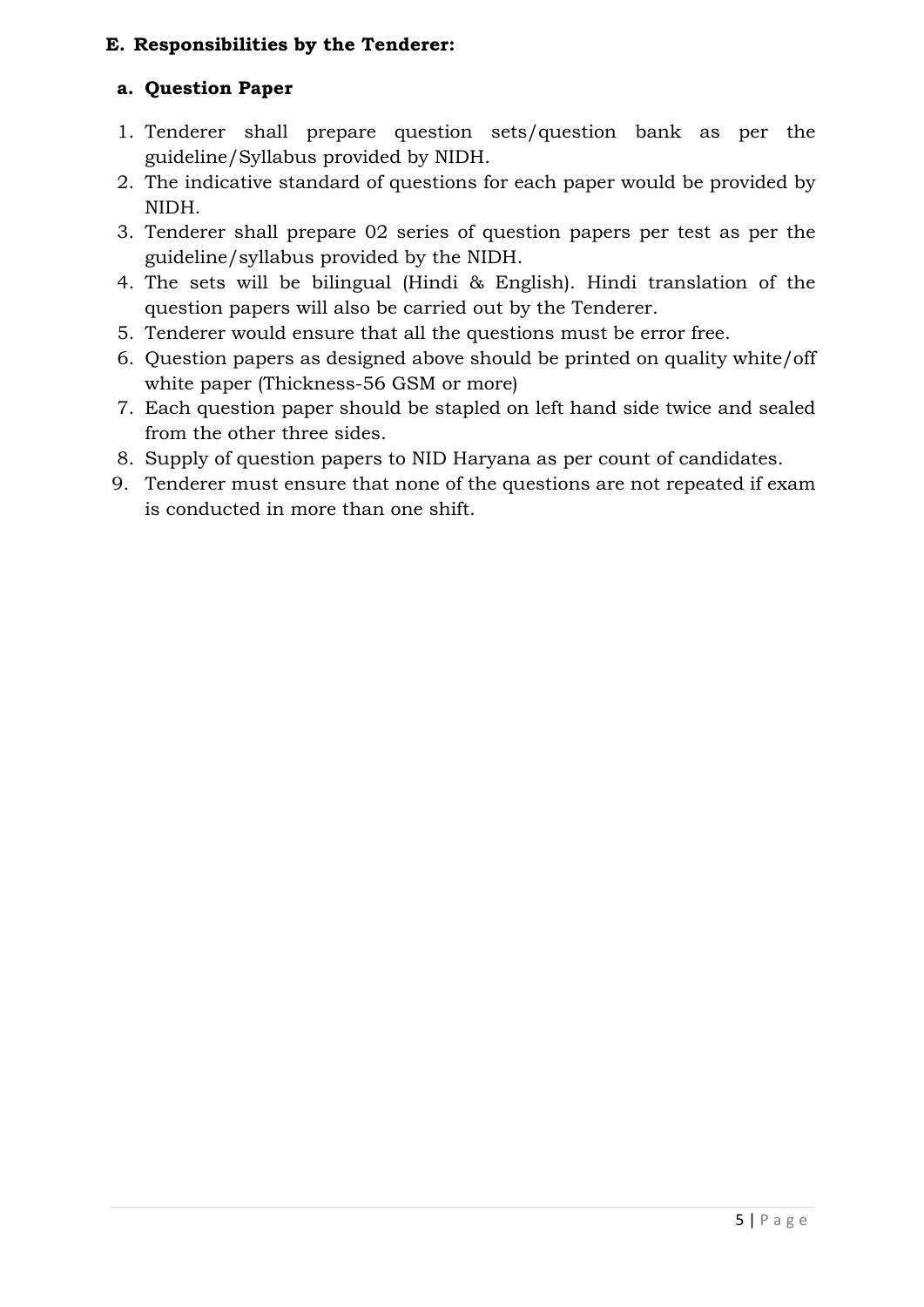### **F. Other Requirements:**

- 1. The selected Tenderer shall have to submit performance guarantee in the form of Demand Draft in favour of "National Institute of Design Kurukshetra" payable at Kurukshetra for an amount of 7.5% of the contract value within 07 days from the award of contract. This requirement may be relaxed in the case of Govt. organisations at the discretion of the competent authority.
- 2. The Tenderer has to enter into a Non-Disclosure Agreement with NIDH within 07 days from the date of award of contract. The data collected in respect of conducting written examination shall be kept confidential and shall not be used by the Tenderer and shall not be shared with any third party or used for any analysis/ research purpose by the Tenderer, unless NIDH warrants.
- 3. The Tenderer will have to satisfy the fulfilment of all the terms and conditions of the RFP and will enter into a MOU or sign an agreement with NIDH for execution of the above mentioned work within 07 days from the date of award of contract.
- 4. The secrecy and confidentiality should be maintained in all matters at all times at any cost by the Tenderer. This is the prime requirement.
- 5. Proposal once submitted shall be presumed to have considered and accepted all the terms and conditions.
- 6. All the results/data files of all the recruitments and any material, data and intermediate files prepared there from shall be the exclusive property of the NIDH and Tenderer shall not have any right in any manner nor shall be entitled to retain the same in any manner or on any account. Notwithstanding anything stated above, NIDH reserves the right to assess the Tenderer's capability, capacity, infrastructure, eligibility, integrity and credibility to perform the said work and the institute decision shall be final.

# **G. Responsibilities of Institute:**

- 1. NIDH shall provide free of cost all information necessary for ensuring accuracy and effectiveness of examination process.
- 2. Such requirement has to be discussed and finalized by NIDH & Tenderer.
- 3. All other items not covered herein under shall be governed as per General Terms and Conditions as contained in the tender.
- 4. The Tenderer shall complete their part of activities i.e., printing of Question paper, conducting written test and submission of results as per the dates fixed by NIDH.
- 5. Time shall be the essence of the contract. If the Tenderer commits breach in the contract or delays in the performance of the contract, NIDH shall reserve the right to recover losses/damages suffered due to breach or delay @ **1% per week** of the total value of the contract subject to maximum of **10% of the contract value**.
- 6. This document shall form part of the Contract and MOU will be signed after assignment of job contract.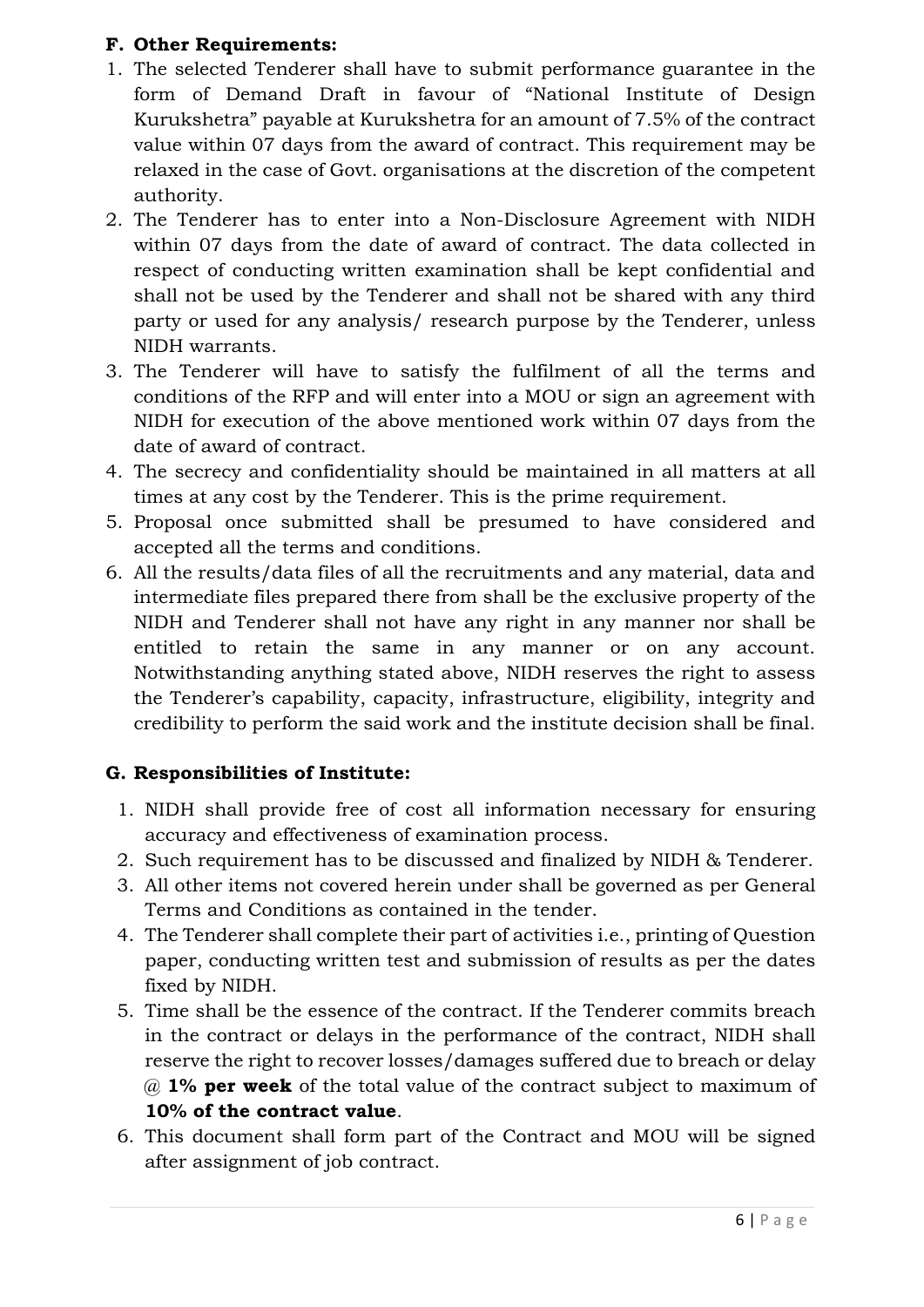7. Payment will be released to Tenderer within 15 days from submission of proper Tax invoice, successful completion of written examination, evaluation, handing over of all documents to the full satisfaction of designated officers of NID Haryana.

# **H. Terms & Conditions**

## **Performance of duties and services by Tenderer:**

- 1. Confidentiality of the process shall be paramount and any lapse shall invite penalties and legal actions. The selected Tenderer shall not disclose the fact to third parties during the currency of the work that it is working for the NIDH.
- 2. Tenderer shall perform its Services in full accordance with the terms and conditions of the Contract and any applicable local laws and regulations and shall exercise all reasonable professional skill, care and diligence in the discharge of said Project work.
- 3. The Tenderer shall complete all the activities within the time prescribed by NIDH.
- 4. Tenderer shall in all professional matters act as a faithful advisor to NIDH and will provide all the expert commercial/technical advice and skills which are normally required for the class of Services for which it is engaged.
- 5. Tenderer, its staff, employees shall carry out all its responsibilities in accordance with the best professional standards.
- 6. Tenderer will maintain for the performance of the Contract, personnel as determined to be responsible for carrying out this job and such persons shall not be replaced or substituted without approval of NIDH.
- 7. Tenderer shall nominate the Representative who will be responsible for executing this contract and shall be the contact person between NIDH and Tenderer for the performance of the Contract till successful completion. This nomination shall be done within five (5) days after the coming into force of the Contract. In extreme case, Tenderer's Representative can be replaced with NIDH's consent.
- 8. NIDH shall be at liberty to object to any nomination and can advise Tenderer to remove their representative in case of violation of terms and conditions of Contract. Tenderer shall replace immediately such person by competent substitute at no extra cost to NIDH.
- 9. Tenderer's Representative shall be entitled through a written delegation of Institute to act on behalf of Tenderer with respect to any decisions to be made under the Contract.
- 10. Priority of works: NIDH reserves the right to fix up priorities which will be conveyed by NIDH and the Tenderer shall plan and execute work accordingly.
- 11. Compliance with Statutory Laws: The Tenderer shall ensure due compliance with all applicable and governing laws, rules and regulations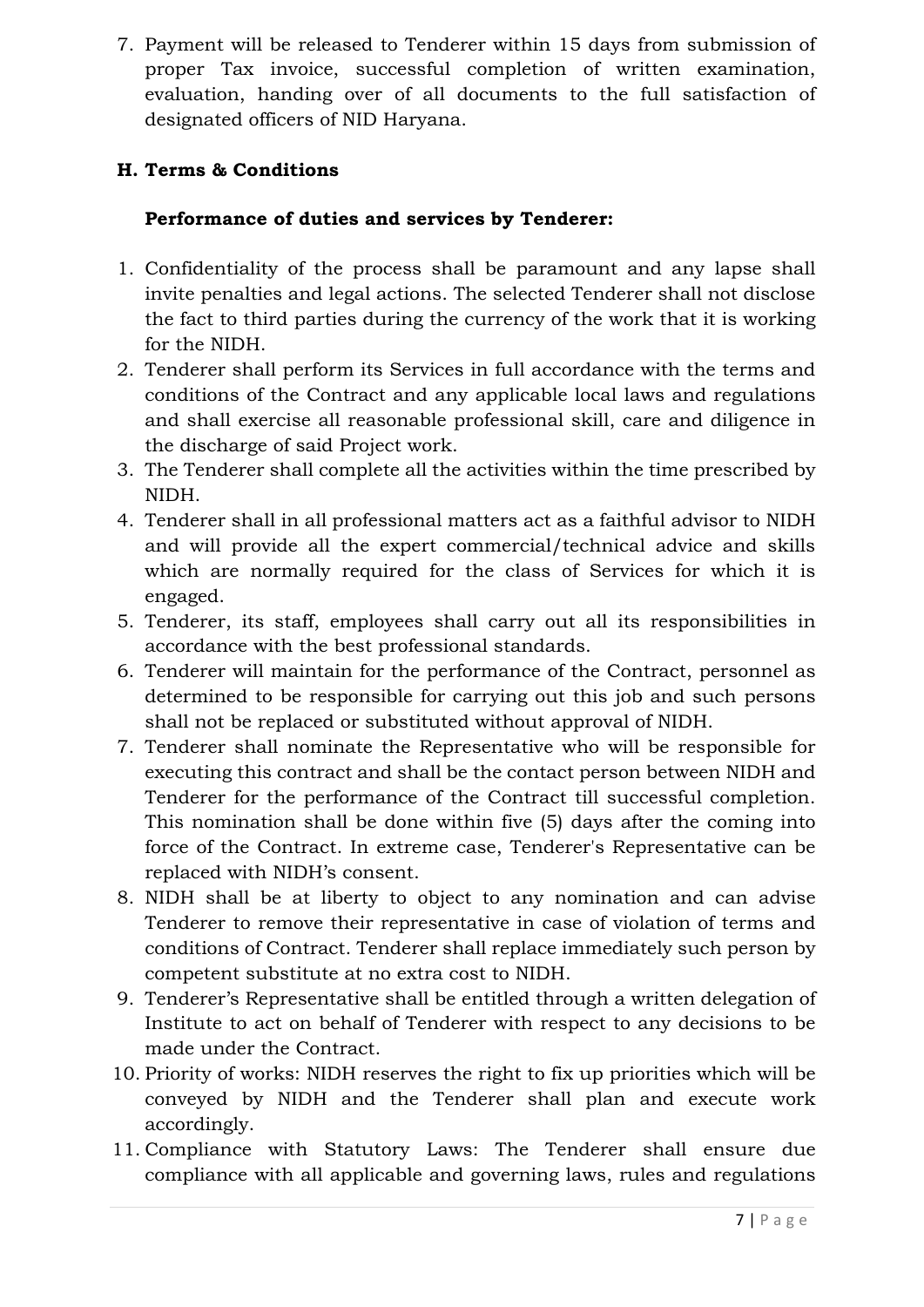and by laws both of the Central and State Governments and all other local authorities and shall keep the NIDH harmless and indemnified in respect thereof.

- 12. The Tenderer shall abide by all safety regulations, as required statutorily and also as per procedures and instructions from NIDH issued from time to time for safe work at the Site.
- 13. Termination: The Contract shall be liable to be terminated in accordance with the provisions under clause Termination of the Contract.

## **Fraud and Corruption:**

The Tenderer should observe the highest standard of ethics during execution of the Contract. NIDH will reject a proposal for award of Contract if it determines that the Tenderer, recommended for award of Contract, has, directly or through an agent, engaged in corrupt, fraudulent, collusive or coercive practice in competing for the Contract in question. For the purpose of this provision, the terms are defined as set forth below:

i. "Corrupt practice" means the offering, giving, receiving, or soliciting, directly or indirectly, of anything of value to influence the action of a public official in contract execution;

ii. "Fraudulent practice" means a misrepresentation or omission of facts in order to influence the execution of a contract;

iii. "Collusive practice" means a scheme or arrangement between two or more Bidders, with or without the knowledge of the NIDH, designed to establish bid prices at artificial, no competitive levels; and

iv. "Coercive practice" means harming or threatening to harm, directly or indirectly, person or their property to influence their participation in execution of a contract.

## **Secrecy and Confidentiality:**

The data / information / documents in said process shall be the sole property of the NIDH. Tenderer cannot either use it for any other purpose or share it with anyone without prior written consent of the NIDH.

## **I. Others**

- 1. The Tenderer shall not sublet whole or part of the work to any other party.
- 2. The Tenderer shall execute, comply and organize the written examination, in accordance with the contract to the complete satisfaction of the Institute.
- 3. In case of default on the part of the Tenderer in carrying out any order, Institute shall be entitled to get the work done by any other persons and all expenses consequent thereon or incidental thereto shall be borne by the Tenderer.
- 4. The decision of the Institute in the matter arising out of this contract shall be final and binding in regard to all matters relating to the contract.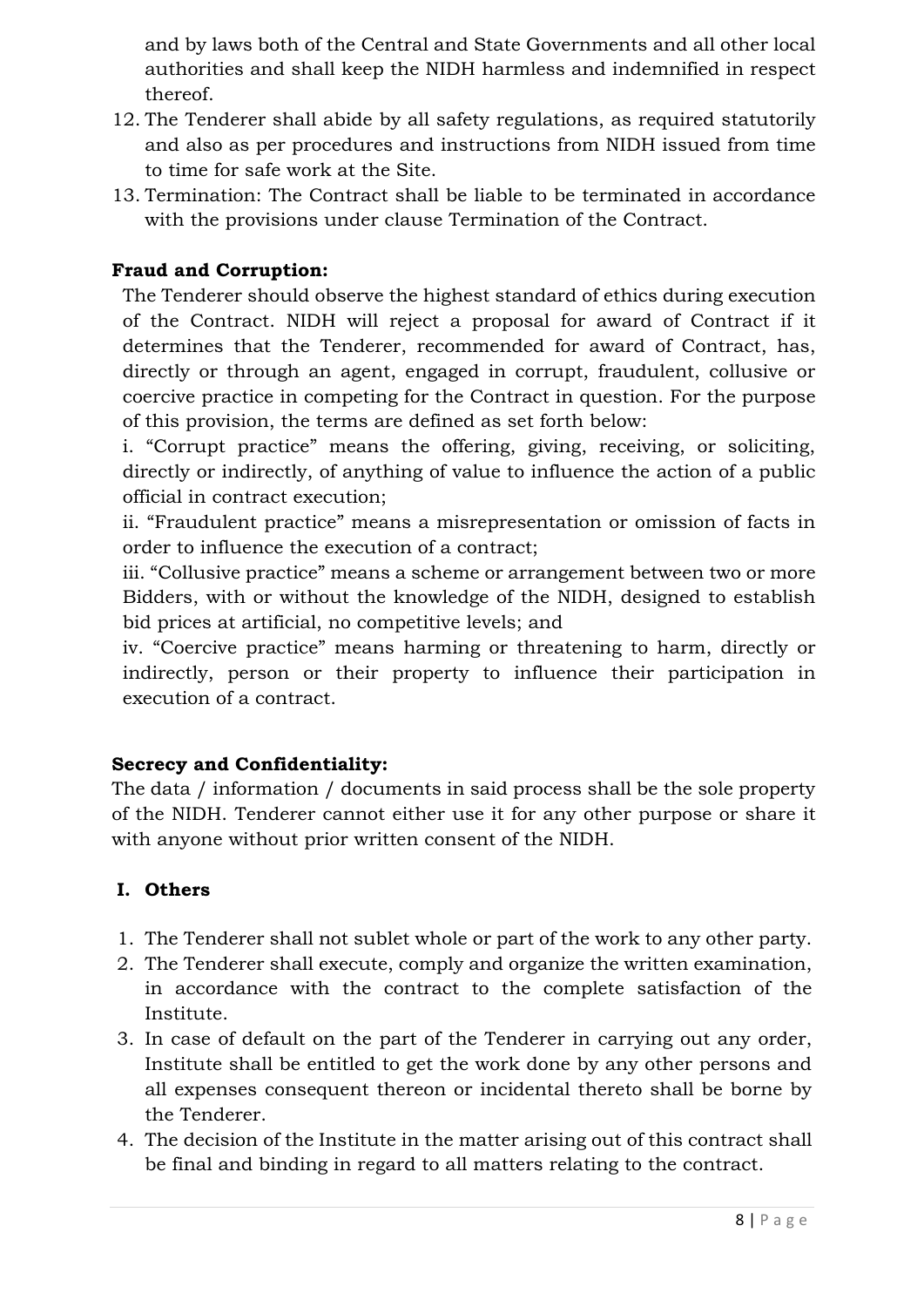- 5. All cases/proceedings relating to any dispute or claim arising out of or any case of performance of this contract shall be falling in proper court having jurisdiction in Kurukshetra, Haryana.
- 6. In the event of the Tenderer committing breach of any of the above terms and conditions or the services of the Tenderer being found to be unsatisfactory, the contract can be terminated by the Institute even before the expiry of the period of agreement by giving 7-15 days' notice to the Tenderer. Even otherwise the Institute will have the right to terminate the engagement of Tenderer by giving one month's notice.
- 7. The Institute shall have right to issue addendum to RFP documents to clarify, amend, modify supplement or delete any of the condition, clause or items stated therein.
- 8. Each addendum shall form a part of the original invitation to proposal.
- 9. The successful Tenderer will have to sign a contract agreement/MoU with the authorized official of the Institute on a Rs. 100/- non-judicial stamp paper. All the terms and conditions, scope of work etc. contained in the documents shall form part of and shall be taken as if they were included in contract agreement to be executed with the Tenderer.
- 10. The Institute reserves the right to accept or reject tender without assigning any reason thereof. No claim or complaint in this regard will be entertained by the Institute.
- 11. Proposal should be signed on all the pages by the Authorized signatory along with seal of the Tenderer, before submitting.
- 12. In the event of the Tenderer committing a breach of the contract the Institute is entitled to receive from the Tenderer compensation to the extent of loss incurred as determined by the Institute for any loss or damage caused to the Institute.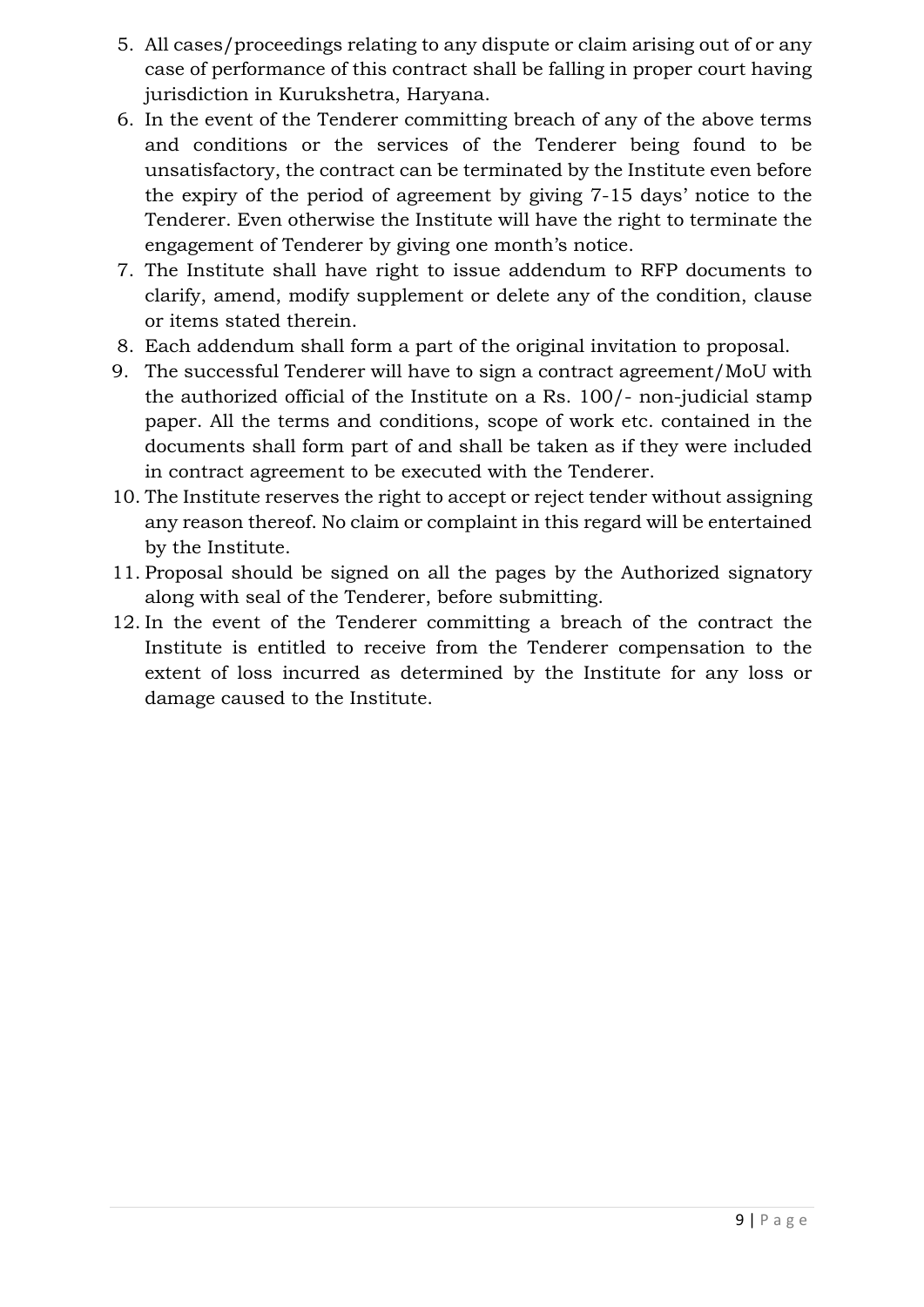#### J. **How to apply**

- 1. Those who are meeting the eligibility criteria and interested to organize the assignment as per the terms and conditions may submit their proposal in the prescribed format attached herewith along with copies of other required documents indicated in the RFP document.
- 2. Organizations are advised to study the document carefully. The proposal along with the necessary documents should be submitted by post/by hand at institute address not later than the last date and time specified.
- 3. The Technical Bid duly filled with all necessary details and attached with all documents/copies of documents with signature should be in a separate envelope.
- 4. The Price Bid without any other attachments/documents should be in a separate envelope.
- 5. Both these envelopes of Technical Bid and Financial Bid should be inserted into a big envelope and properly sealed. The words "RFP FOR CONDUCTING WRITTEN EXAMINATION FOR RECRUITMENT IN NID HARYANA" should be written in Bold Letters on Top Centre of the Bigger Envelope and should be addressed to the Director, National Institute of Design Haryana, Transit campus in Govt. Polytechnic Building, Vill-UMRI, Kurukshetra, Haryana-136131.
- 6. The Last date of submission of RFP at NID Haryana is 30.10.2020 at 14:00 Hrs.
- 7. The Technical Bid will be opened at 15:00 Hrs on the same day in presence of authorized representative of Tenderers. The Tenderers are to send their representatives with proper authorization letter to participate in the Bid opening meeting.
- 8. The tenderers may clear their queries if any by sending email to [recruitment@nidh.ac.in](mailto:recruitment@nidh.ac.in)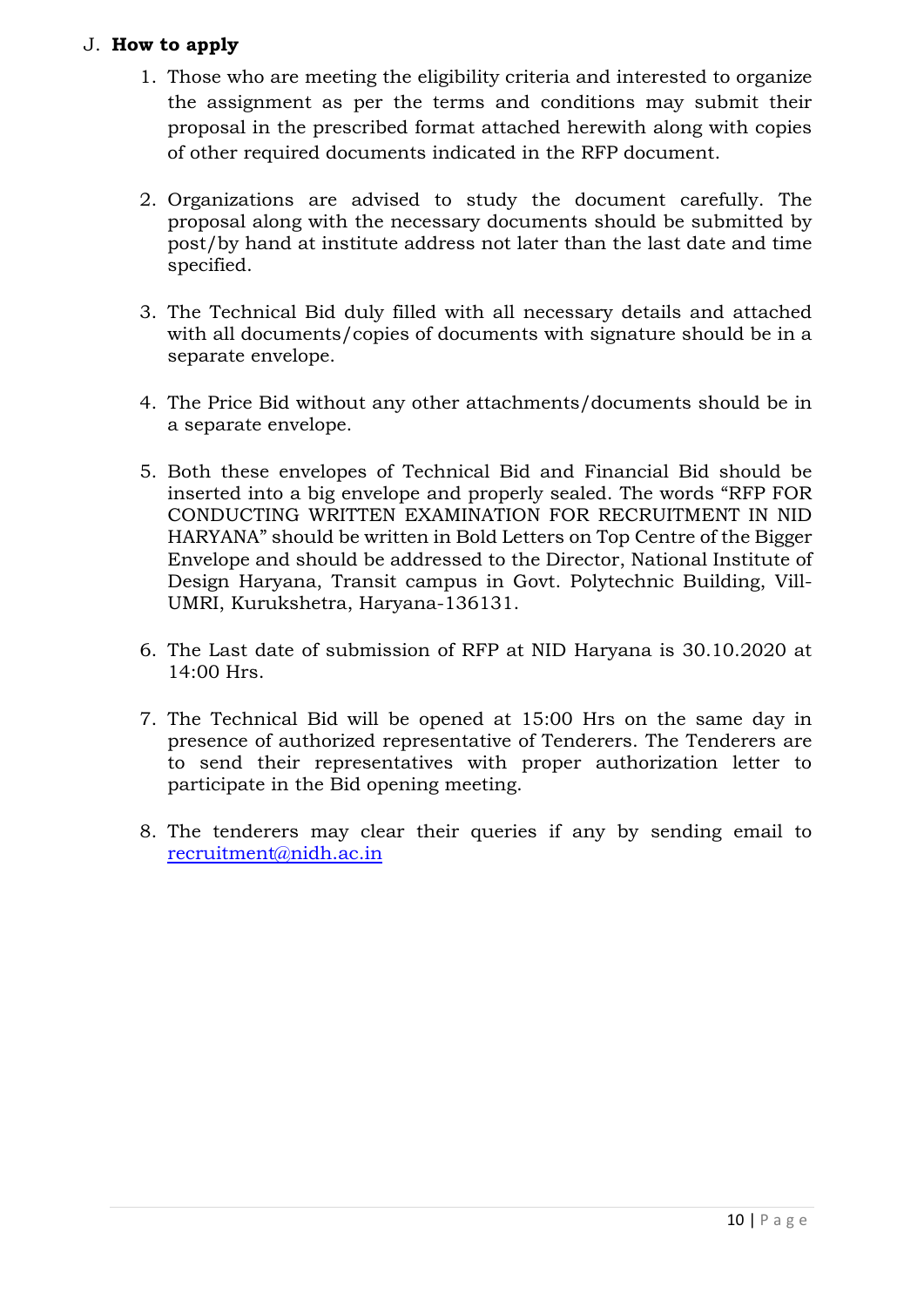#### **Price Bid**

#### **From**

**………………………….. …………………………..**

**…………………………..**

**To**

The Director National Institute of Design Haryana Kurukshetra

I/We have read and examined the documents relating to the appointment of a Tenderer for Creating, Designing Printing and Supply of Question papers & Answer Sheet for written examination for selection of candidates for various posts at NID Haryana.

| S1. | Name of Activity                 |                                       | Number        | Unit Rate per  | <b>Total Cost</b> |          |
|-----|----------------------------------|---------------------------------------|---------------|----------------|-------------------|----------|
| No. |                                  |                                       | of            | candidate for  | for the           |          |
|     |                                  |                                       |               | candidates     | each stage        | Activity |
|     | $\mathbf{1}$                     |                                       |               | $\overline{2}$ | 3                 | 4        |
|     |                                  |                                       |               |                |                   |          |
| 1.  |                                  | Creation, designing, printing and     |               | 408            |                   |          |
|     |                                  | supply of Question Papers             |               |                |                   |          |
|     |                                  | (Objective+ Descriptive) for post no. |               |                |                   |          |
|     |                                  | 1 to 5 mentioned below:               |               |                |                   |          |
|     | Sr.                              | Name of Post                          | Total No's of |                |                   |          |
|     | No.                              |                                       | Candidates    |                |                   |          |
|     | 1.                               | Head Security                         | 65            |                |                   |          |
|     |                                  | & Services                            |               |                |                   |          |
|     | 2.                               | Associate                             | 27            |                |                   |          |
|     |                                  | Senior Design                         |               |                |                   |          |
|     |                                  | Instructor                            |               |                |                   |          |
|     | 3.                               | Associate                             | 24            |                |                   |          |
|     |                                  | Senior                                |               |                |                   |          |
|     |                                  | Technical                             |               |                |                   |          |
|     |                                  | Instructor                            |               |                |                   |          |
|     | 4.                               | Assistant                             | 263           |                |                   |          |
|     |                                  | Engineer (IT)                         |               |                |                   |          |
|     | 5.                               | Warden                                | 29            |                |                   |          |
| 2.  | Answer Sheet designing, printing |                                       | 408           |                |                   |          |
|     | and supply for post no. 1 to 5   |                                       |               |                |                   |          |
|     | mentioned above                  |                                       |               |                |                   |          |
|     |                                  |                                       |               |                |                   |          |
|     | Total                            |                                       |               |                |                   |          |
|     |                                  |                                       |               |                |                   |          |
|     | Taxes                            |                                       |               |                |                   |          |
|     |                                  |                                       |               |                |                   |          |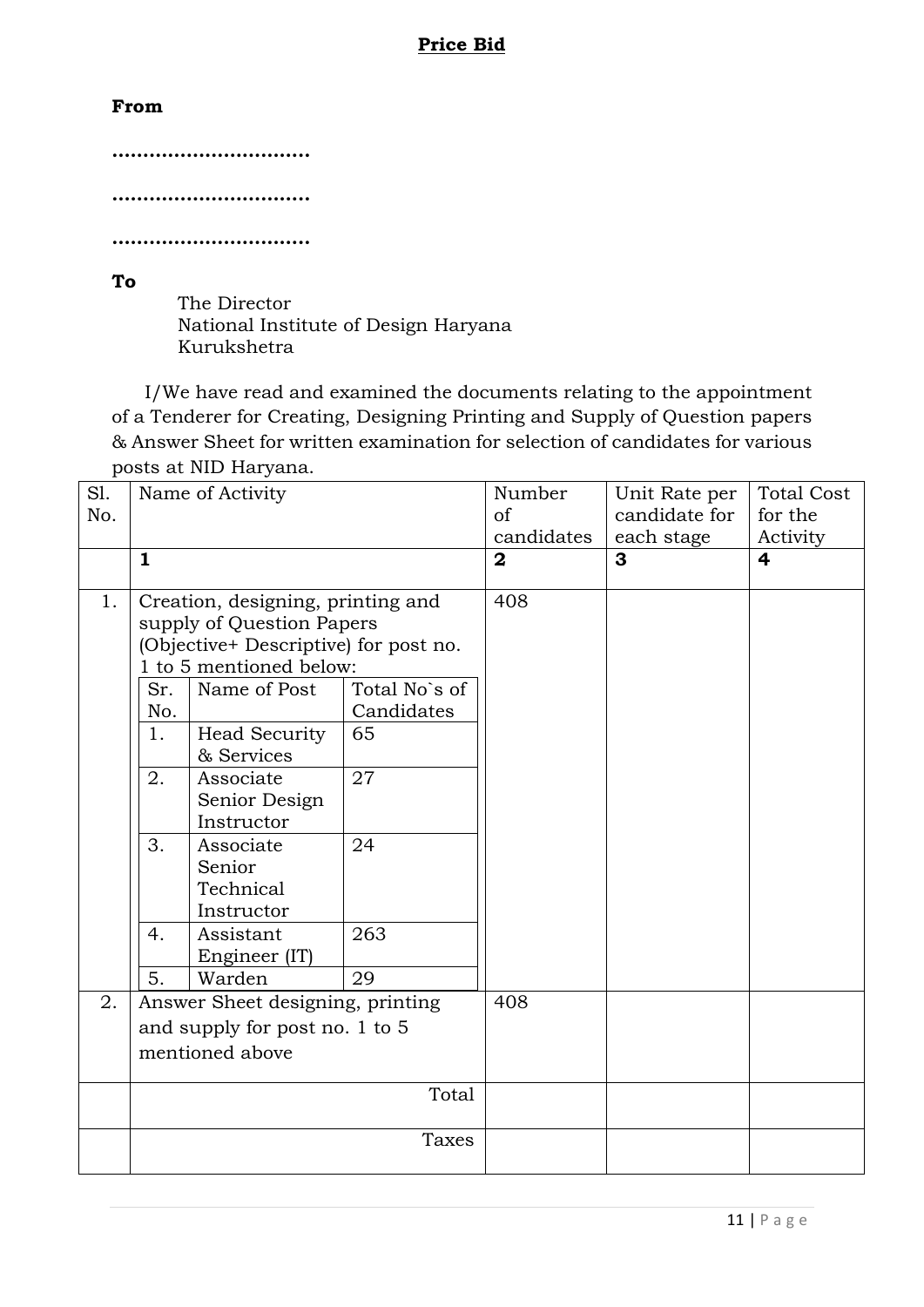| Any other charges (Please Specify) |  |  |
|------------------------------------|--|--|
| <b>Grand Total with all taxes</b>  |  |  |

Total Rupees (INR).: \_\_\_\_\_\_\_\_\_\_\_\_\_\_\_\_\_\_

Taxes (if any): \_\_\_\_\_\_\_\_\_\_\_\_\_\_\_\_

 $(In words):$   $\_\_$ 

- 1. Price Bid should be prepared on the letter head of the Tenderer.
- 2. Price should be quoted in India Rupees only.
- 3. All-inclusive prices have to be quoted. The applicable TDS shall be deducted from the payments made by Institute.
- 4. In case of a mismatch in the amount mentioned in Figures and Words, the amount mentioned in words shall be considered as final.
- 5. The Tenderer agree that the above price have been quoted after reading and understanding the complete RFP document.

If the Offer is accepted, I/We agree to keep the proposal valid till the completion of the event. I/We shall not withdraw the Assignment during the validity period and the Institute shall be at liberty to make alternate arrangements at our risk and cost in case of withdrawal of offer during the validity period.

Signatures of authorized signatory:

Name: Designation:

Date: Seal of Tenderer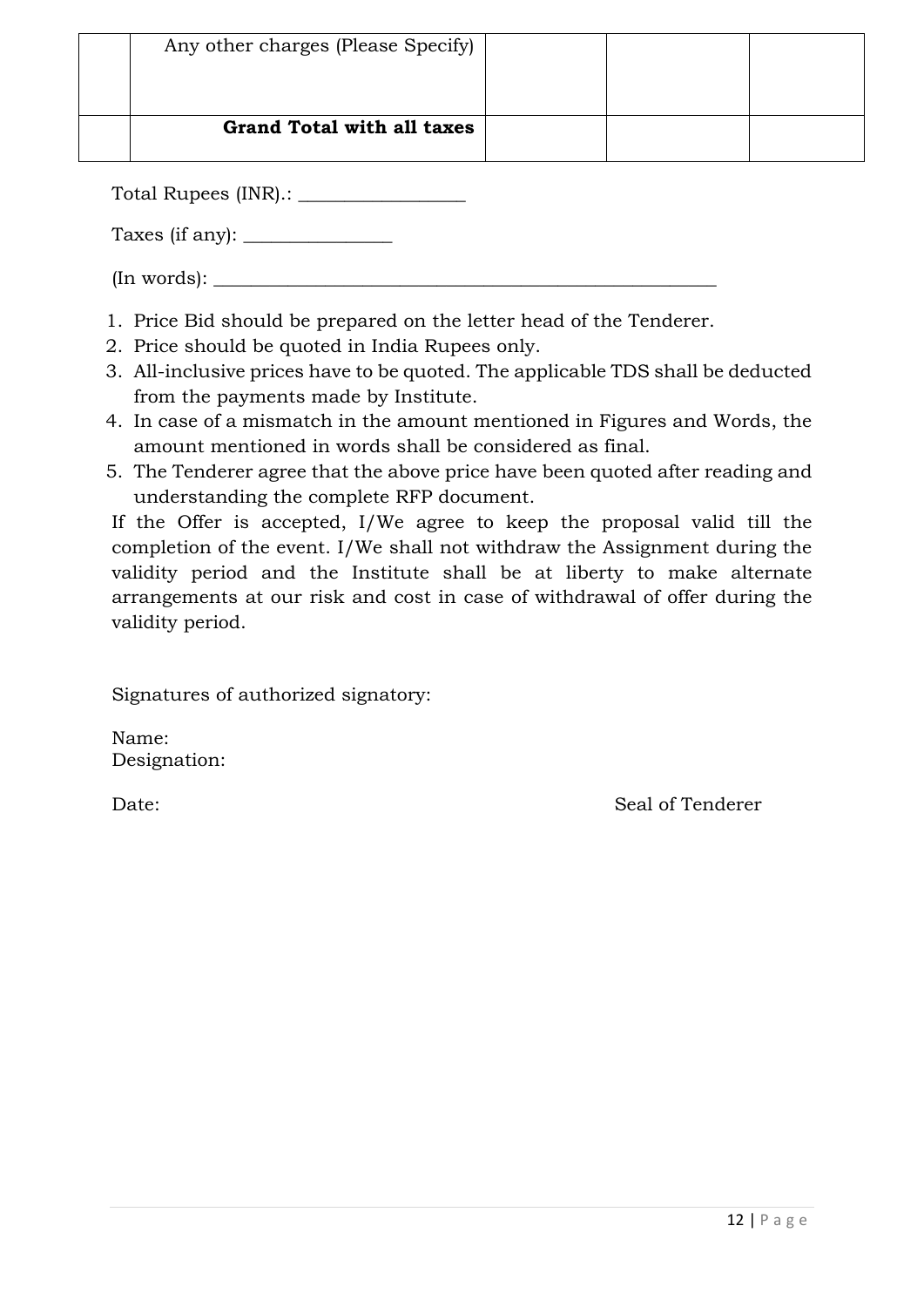## **Technical Bid- Part1**

| <b>S1.</b><br>No. | <b>Particulars</b>                                                                                                                                                                                                                                                                                                                                                                                                                                       | Details to be filled in by the<br><b>Tenderer</b> |
|-------------------|----------------------------------------------------------------------------------------------------------------------------------------------------------------------------------------------------------------------------------------------------------------------------------------------------------------------------------------------------------------------------------------------------------------------------------------------------------|---------------------------------------------------|
|                   | 1. Name of the Tenderer                                                                                                                                                                                                                                                                                                                                                                                                                                  |                                                   |
| 2.                | Registered office/business address of<br>the Tenderer with telephone, cell,<br>Website, Email and fax number                                                                                                                                                                                                                                                                                                                                             |                                                   |
|                   | 3. Name of Contact Person(s) with                                                                                                                                                                                                                                                                                                                                                                                                                        |                                                   |
|                   | telephone and Email.                                                                                                                                                                                                                                                                                                                                                                                                                                     |                                                   |
|                   | 4. Year of Incorporation & Constitution                                                                                                                                                                                                                                                                                                                                                                                                                  |                                                   |
|                   | 5. Income Tax - PAN No. (Attach copy of                                                                                                                                                                                                                                                                                                                                                                                                                  |                                                   |
|                   | PAN)                                                                                                                                                                                                                                                                                                                                                                                                                                                     |                                                   |
| 6.                | GSTN No. (Attach copy of GST)<br>registration No.)                                                                                                                                                                                                                                                                                                                                                                                                       |                                                   |
| 7.                | TIN No. (Attach copy)                                                                                                                                                                                                                                                                                                                                                                                                                                    |                                                   |
|                   | 8. <b>Verification</b> - The application<br>for<br>engagement should be signed by the<br>authorized signatory verifying that all<br>the details furnished in the application<br>are true and correct to the best of<br>his/her knowledge and that in case of<br>furnishing any false information or<br>suppression of any material information<br>would lead to rejection of application<br>besides initiation of penal proceedings<br>by the Institute. |                                                   |

**Name & Signature of authorized signatory**

**Date: Name & Seal of Tenderer**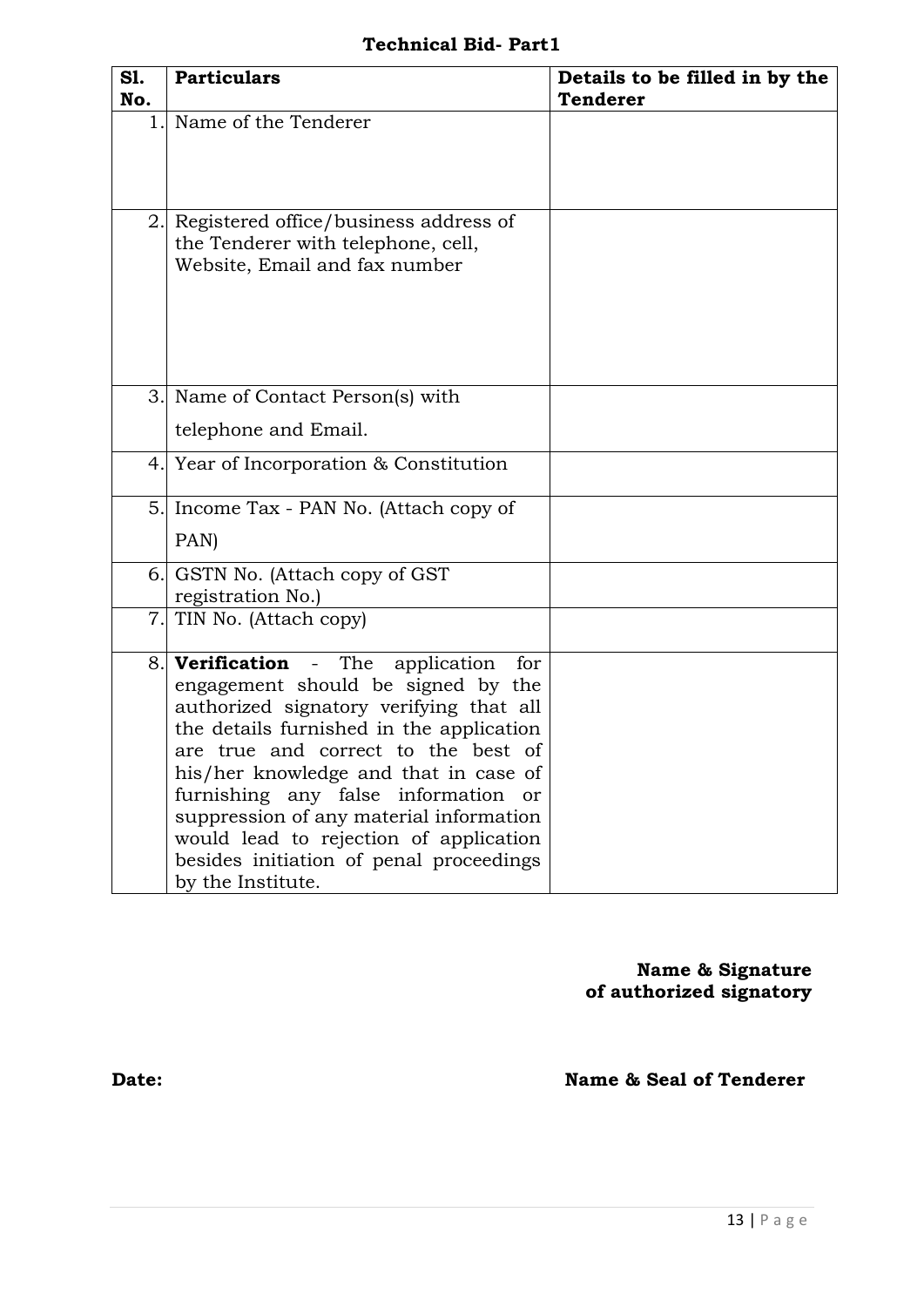### **Details of Previous experience**

(Copies of experience certificates, work orders and proof of Work order value to be attached)

| Sl.<br>No. | Details of Contracted<br>Organization, its<br>address and contract | Period of contract |    | Work order<br>value |
|------------|--------------------------------------------------------------------|--------------------|----|---------------------|
|            | numbers                                                            | From               | To |                     |
|            |                                                                    |                    |    |                     |
|            |                                                                    |                    |    |                     |
|            |                                                                    |                    |    |                     |
|            |                                                                    |                    |    |                     |

**Name & Signature of authorized signatory**

**Date: Name & Seal of Tenderer**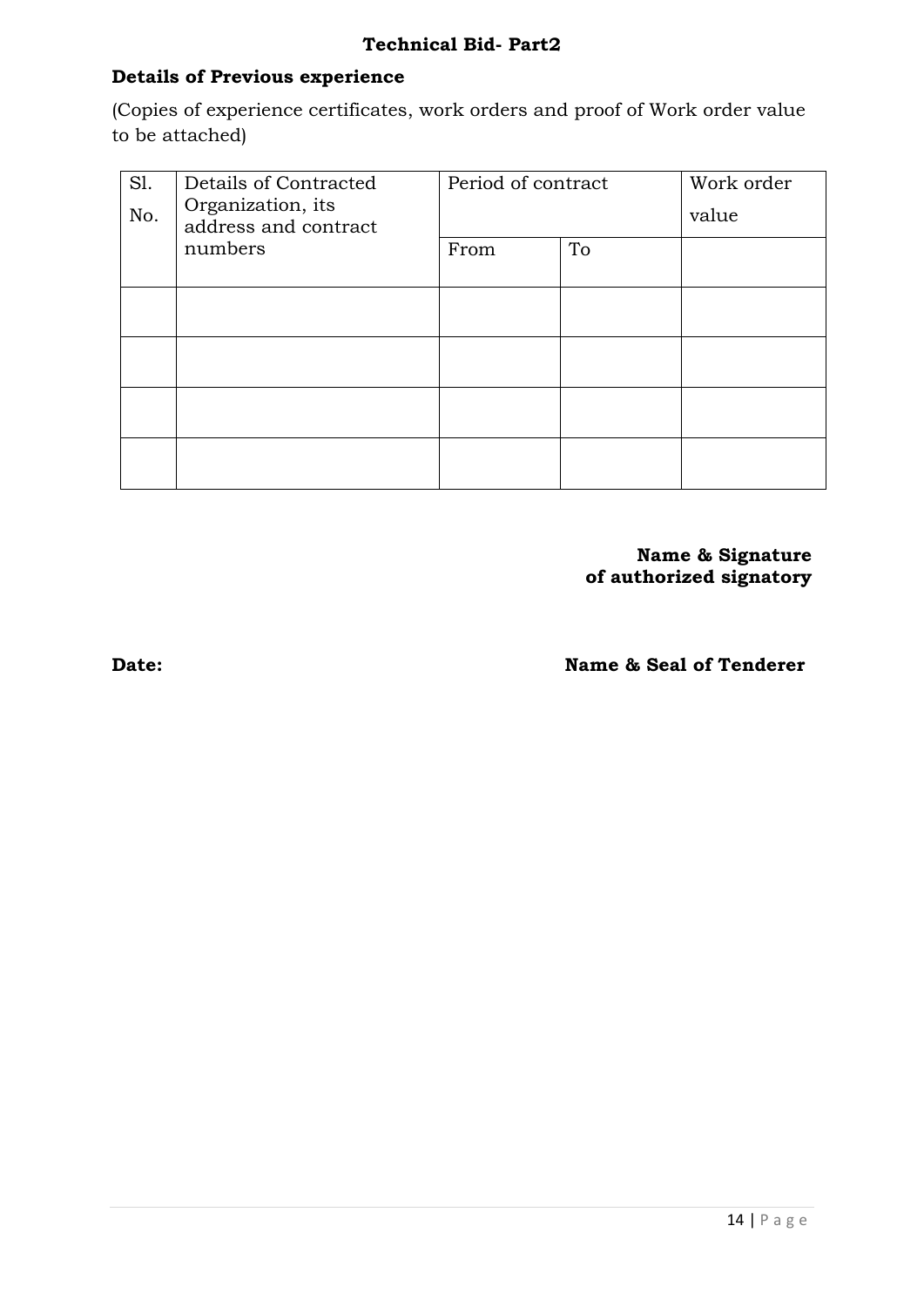## **Technical Bid- Part3**

# **Checklist for Tenderer**

| S1.<br>No. | <b>Specifications</b>                                                                                                                                                                                                                                                               | <b>Strike off</b><br>whichever is not<br>applicable |
|------------|-------------------------------------------------------------------------------------------------------------------------------------------------------------------------------------------------------------------------------------------------------------------------------------|-----------------------------------------------------|
| 1.         | (a) Whether the tenderer is a limited company<br>registered in India under the Companies Act,<br>2013 or a not for profit organisation registered<br>under relevant rules or a State/Centre<br>Government organisation/PSU or not.                                                  | Yes/No                                              |
|            | (b) Whether the copy of Certificate of<br>incorporation or other relevant document is<br>attached with the Tender or not.                                                                                                                                                           | Yes/No                                              |
| 2.         | (a) Whether the Tenderer is a reputed one with<br>proven track record for executing similar type of<br>projects for other organizations of the Govt. of<br>India including UPSC/SSC/PSU/IBPS or similar<br>for at least five years on the date of submission of<br>proposal or not. | Yes/No                                              |
|            | (b) Whether copy of Testimonials, Work<br>Orders/Work completion Certificates have been<br>attached with the Tender or not.                                                                                                                                                         | Yes/No                                              |
| 3.         | (a) Whether the Tenderer have qualified/trained<br>and experienced manpower on its payroll for<br>conducting written examination or not.                                                                                                                                            | Yes/No                                              |
|            | (b) Whether the copy of Certificate from Company<br>Secretary/Certificate from HR countersigned<br>by Authorized signatory have been attached<br>with the Tender or not.                                                                                                            | Yes/No                                              |
| 4.         | (a) Whether the Tenderer has successfully<br>executed 3 similar examinations against<br>different advertisements in India of minimum<br>5,000 candidates or not.                                                                                                                    | Yes/No                                              |
|            | (b) Whether the copy of Work Order/ Work<br>Completion Certificate/ Contract Agreement<br>have been attached with the Tender or not.                                                                                                                                                | Yes/No                                              |
| 5.         | (a) Whether the Tenderer has been blacklisted,<br>debarred or penalized by the Central/State Govt.<br>organisations/PSU or not.                                                                                                                                                     | Yes/No                                              |
|            | (b) Whether the Self-declaration in this regard by<br>the authorized signatory of the Tenderer has been<br>attached with the tender or not.                                                                                                                                         | Yes/No                                              |